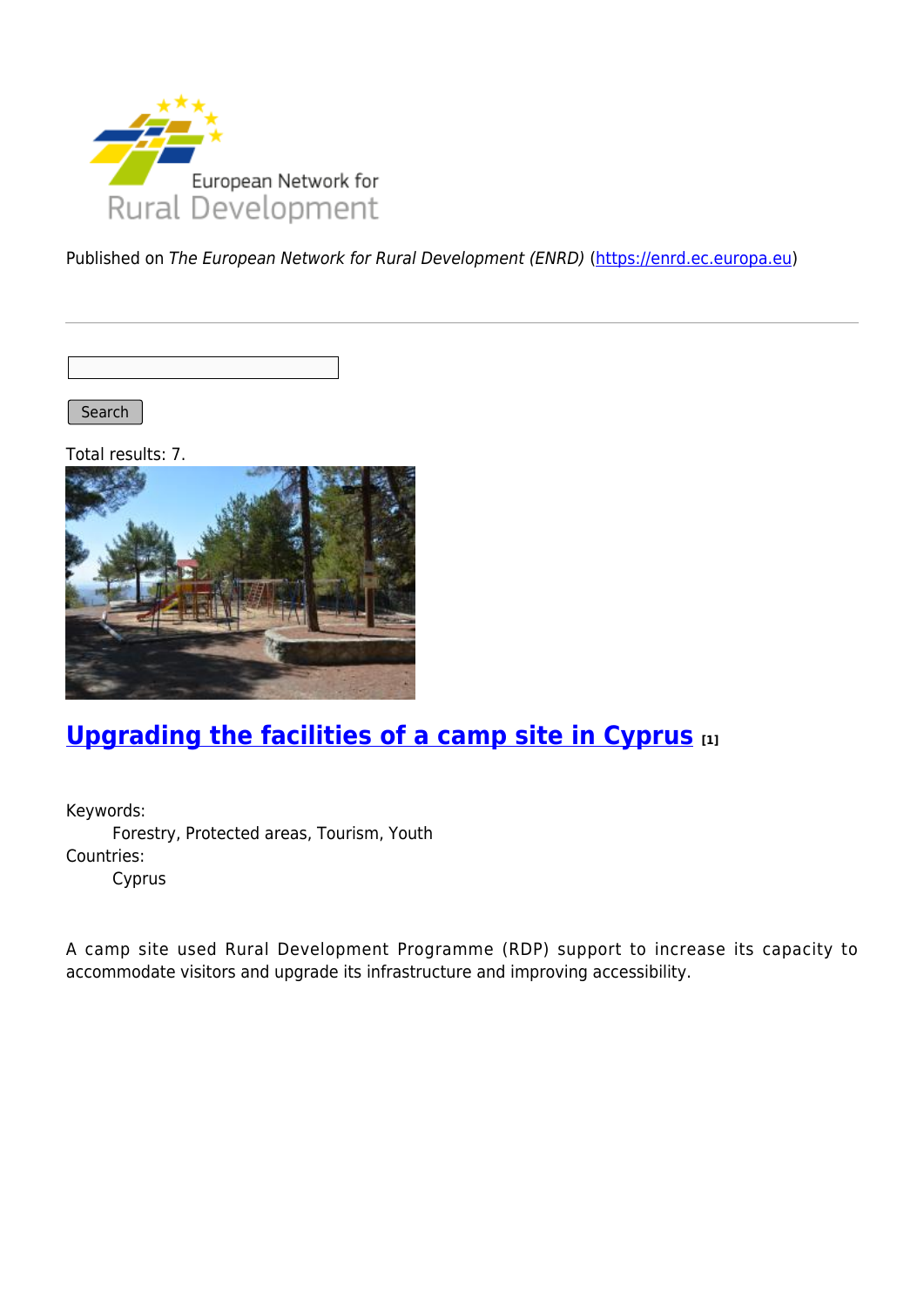

## **[Organic cattle breeding in Zala county](https://enrd.ec.europa.eu/projects-practice/organic-cattle-breeding-zala-county_en) [2]**

Keywords:

Animal husbandry, Entrepreneurship, Environmental protection, Organic farming, Soil management

Countries:

Hungary

An organic cattle breeding farm is working to reverse the degradation of environmental conditions on the farm, whilst ensuring its long-term economic sustainability.



# **[Studiecirklar om diken – 'Study circles' on ditch](https://enrd.ec.europa.eu/projects-practice/studiecirklar-om-diken-study-circles-ditch-management_en) [management](https://enrd.ec.europa.eu/projects-practice/studiecirklar-om-diken-study-circles-ditch-management_en) [3]**

Keywords:

Agriculture, Climate change adaptation, Education & lifelong learning, Knowledge transfer, Soil management

Countries:

Sweden

A new participatory approach for increasing landowners' knowledge on how to manage drainage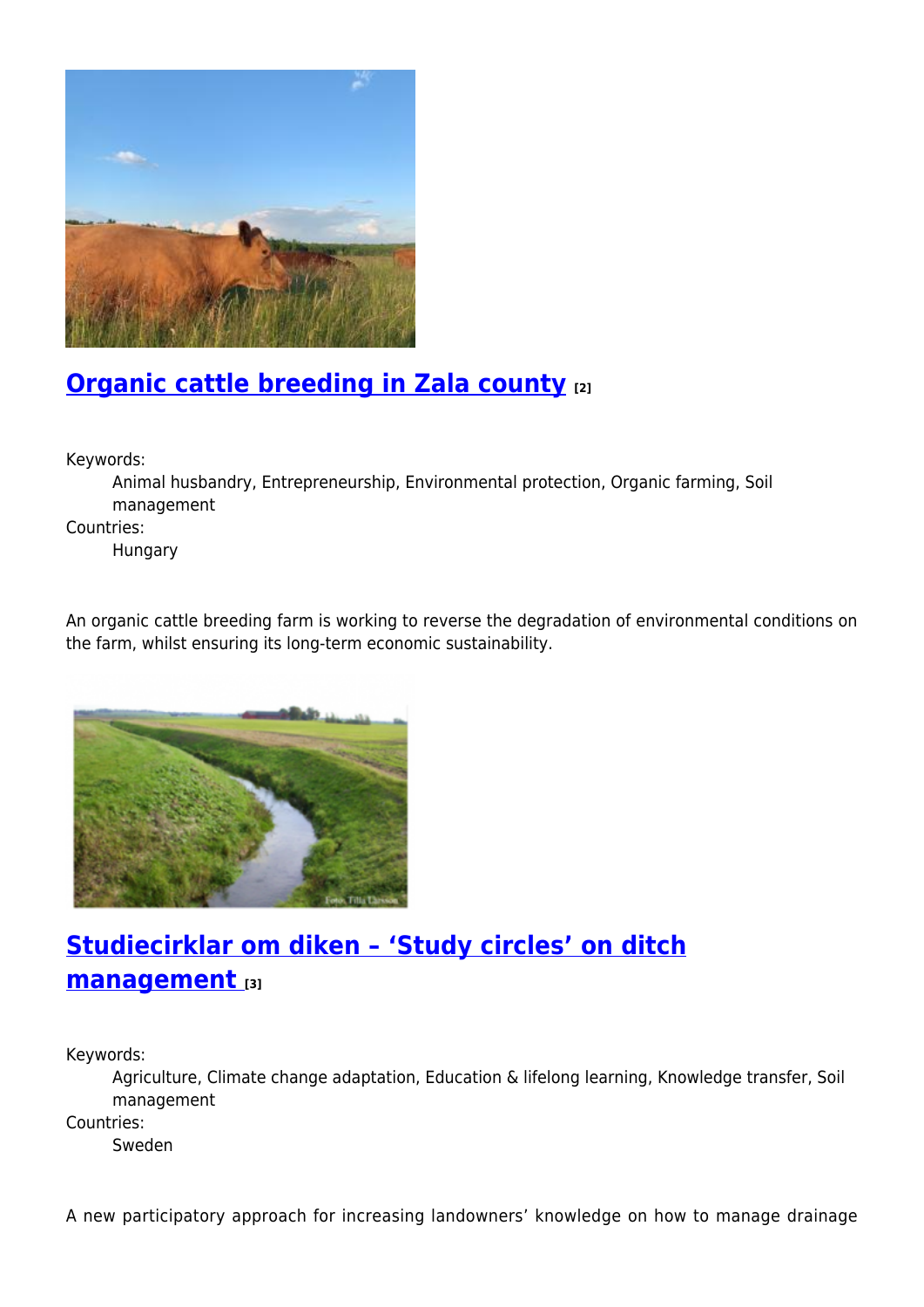ditches that play a key role in Swedish agriculture.



## **[The Eternal Forest target programme in the Zemplén](https://enrd.ec.europa.eu/projects-practice/eternal-forest-target-programme-zemplen-mountains_en) [Mountains](https://enrd.ec.europa.eu/projects-practice/eternal-forest-target-programme-zemplen-mountains_en) [4]**

Keywords:

Environmental sustainability, Forestry, Mountain area, Sustainability Countries: Hungary

Introducing a new forest management method that ensures the rapid and natural rejuvenation of harvested forests.



### **[Agri-environment business focused on adaptation to climate](https://enrd.ec.europa.eu/projects-practice/agri-environment-business-focused-adaptation-climate-change-ekofarma-petra-marada_en) [change \(Ekofarma Petra Marada\)](https://enrd.ec.europa.eu/projects-practice/agri-environment-business-focused-adaptation-climate-change-ekofarma-petra-marada_en) [5]**

Keywords:

Agriculture, Biodiversity, Climate change adaptation, Environmental protection, Information & promotion activities, Rural Inspiration Awards: nominees Countries:

Czech Republic

An eco-farm implementing agri-environment-climate measures aims to foster ecosystem services and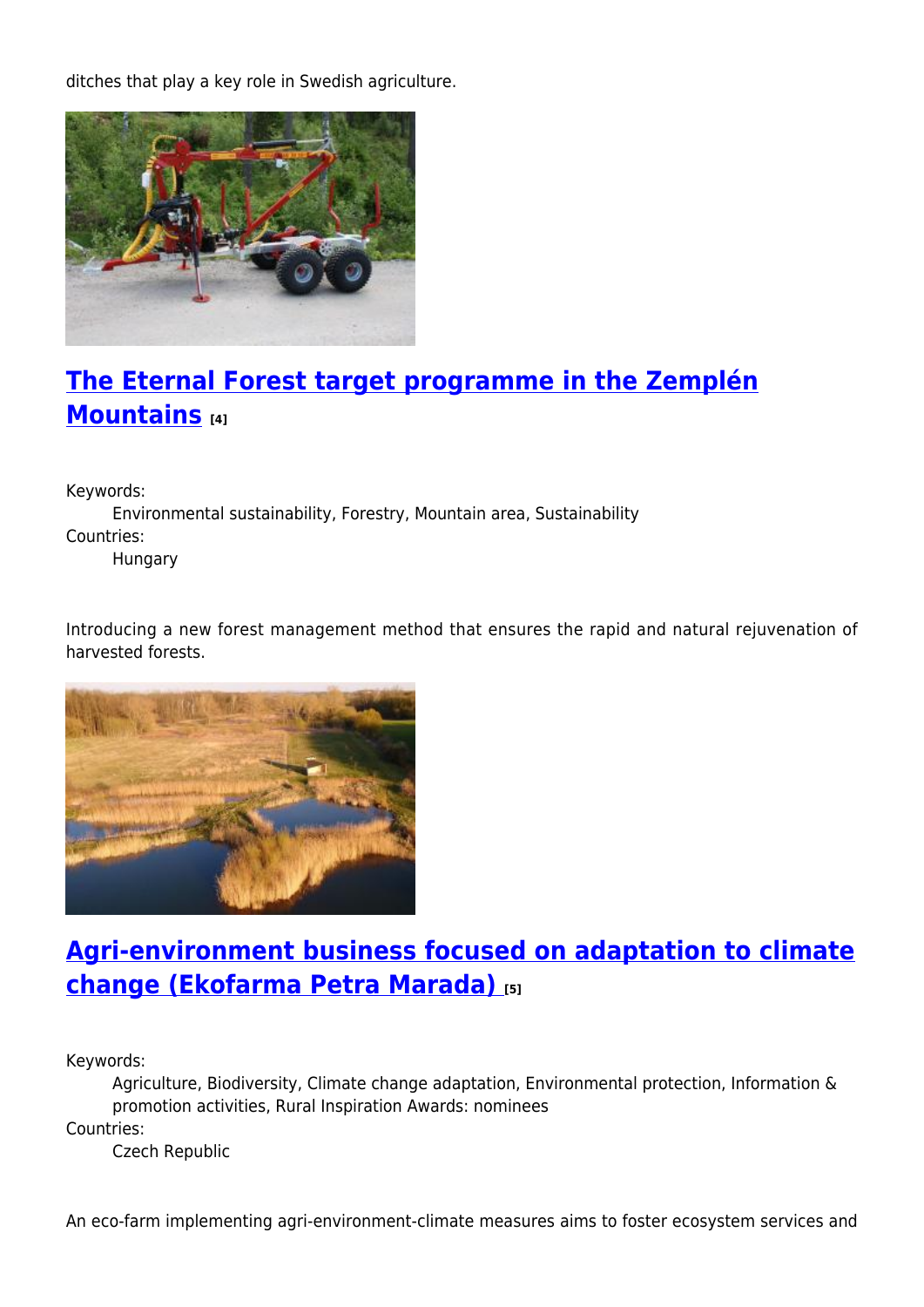climate adaptation on-farm as well as promote wider uptake throughout the farming community.



# **[Establishing poplar tree plantations for industrial use in](https://enrd.ec.europa.eu/projects-practice/establishing-poplar-tree-plantations-industrial-use-hungary_en) [Hungary](https://enrd.ec.europa.eu/projects-practice/establishing-poplar-tree-plantations-industrial-use-hungary_en) [6]**

Keywords:

Climate change adaptation, Entrepreneurship, Forestry, Innovation, Renewable energy Countries:

Hungary

Using Rural Development Programme (RDP) support to set up modern poplar plantations in response to the increasing demand from industry for high quality raw materials



#### **[Construction of the Bahna retention basin](https://enrd.ec.europa.eu/projects-practice/construction-bahna-retention-basin_en) [7]**

Keywords:

Biodiversity, Climate change adaptation, Environmental protection, Protected areas, Tourism, Water management

Countries:

Czech Republic